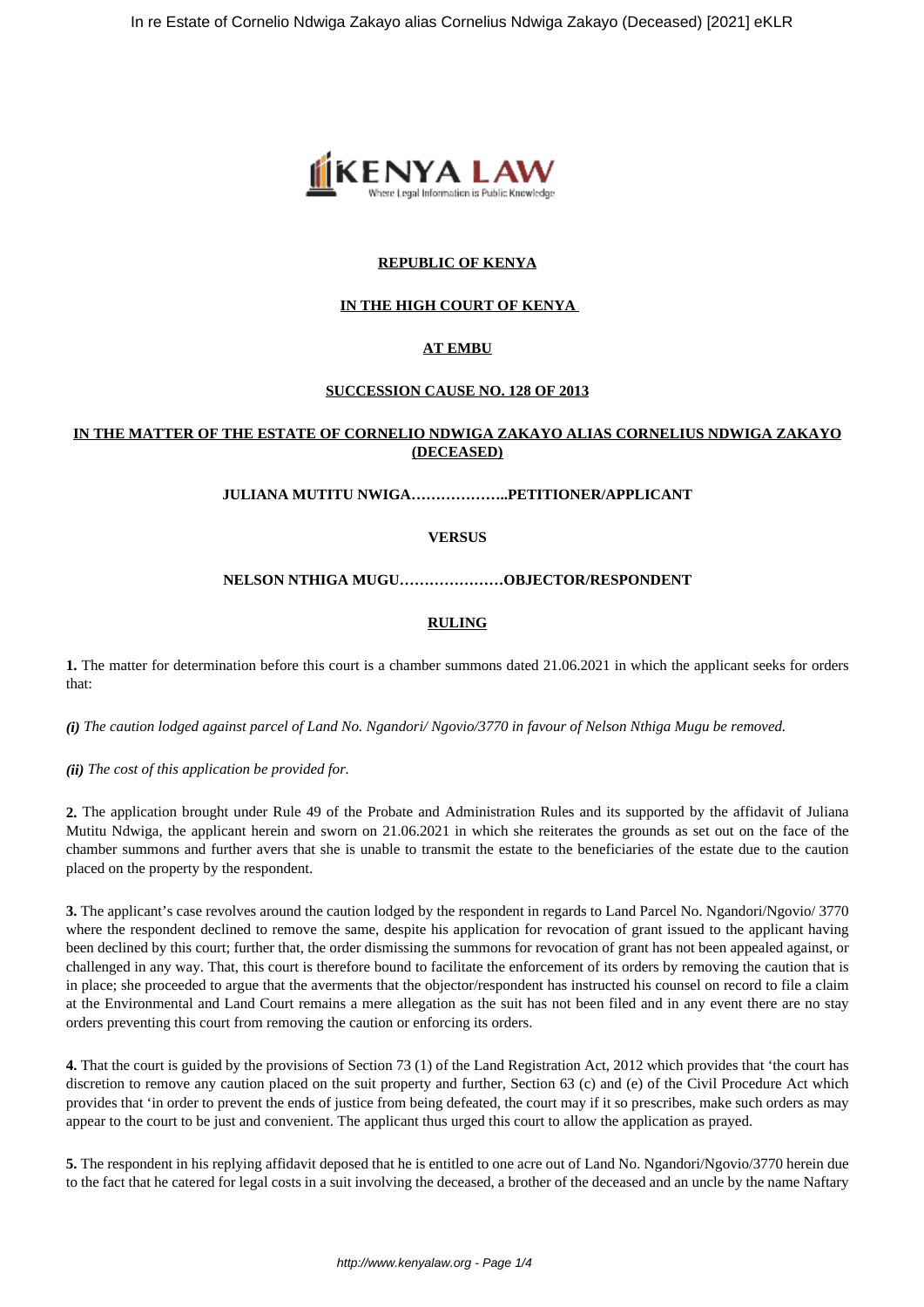## In re Estate of Cornelio Ndwiga Zakayo alias Cornelius Ndwiga Zakayo (Deceased) [2021] eKLR

Kaguchia in Civil Case No. 1800 of 1979 at Nairobi wherein, the parties agreed that he would be allocated one acre out of their entitled portions in Land No. Ngandori/Ngovio/349 and at the conclusion of which, each of the brothers was allocated 5 acres each. That he proceeded to pay for the subdivision process, stamp duty, registration fees and acquisition of new titles in a bid to ensure that the judgment had been fully executed and the three new portions as a resultant being Land Parcel Nos. Ngandori/Ngovio/3768, 3769 and 3770 whereby 3770 is the subject of this application.

**6.** He contended that his claim is only on the agreed 1 acre to be hived out of Land Parcel No. Ngandori/Nguviu/3770 and that, it is only fair and just that parties are fully heard and a determination made by this court. It was his case that despite his summons for revocation of grant having been unsuccessful, he still has a chance to realize his rights elsewhere and so he prayed that the caution should not be removed. He averred that the application herein lacks merit and is an abuse of the court process and it should be dismissed with costs.

**7.** The parties took directions that the application be canvassed by way of written submissions and which directions were duly complied with.

**8.** I have considered the application herein together with the respondent's replying affidavit on record. I have equally considered the respective submissions by the parties.

**9.** It is not in dispute that the respondent lodged a caution on Land Parcel No. Ngandori/Nguviu/3770 as shown on annexure JMN-4.The certificate of official search showed that a caution was lodged by Nelson Nthiga Mugu who claims interest as a purchaser of the land in question. The issues which arise for determination are: -

## *i. Jurisdiction.*

## *ii. Whether the orders sought can be granted by this court.*

**10.** The Respondent claims that it is the Environment and Land Court that has jurisdiction to determine the question of removal of caution as that is jurisdiction for Environment and Land Court which is established under **Section 4 of the Environment and Land Court Act.** 

**11.** Further that, **Section 73 (I)** of the Land Registration Act provides that caution may be withdrawn by the cautioner or removed by Court or by order of the registrar. According to the respondent, "courts" in that content refers to the Environment and Land Court established under the Act while the applicant on her part argues that even the High Court has jurisdiction to remove the caution placed on the suit property.

**12.** The jurisdiction of the High Court in Probate and Administration matters is set out under **Section 47 of the Law of Succession Act,** which provides;

# *47. Jurisdiction of High Court*

*The High Court shall have jurisdiction to entertain any application and determine any dispute under this Act and to pronounce such decrees and make such orders therein as may be expedient:*

**13.** In Civil Succession **Kerugoya 187 of 2012 In re Estate of Eunice Wanjiru Karuri (Deceased) [2018] eKLR** it was the court's view that it had jurisdiction to make orders which are in the interest of justice and for just conclusion of causes which relate to the estates of deceased persons.

**14.** In the case of **Margaret Wanjiku Kahuhu Vs Nyahangi Nguni and 2 others [2014] eKLR** the court addressed itself to the issue of removal of a caution where it held that:

"*This Court however, notes that the Applicant's application is also brought under any other enabling provisions of law. This being a succession matter and given the fact that registration and or removal of a caution is not expressly provided for under the Succession Act, this Court is of the considered view that its jurisdiction under Section 47 of the Succession Act, Cap 160 and*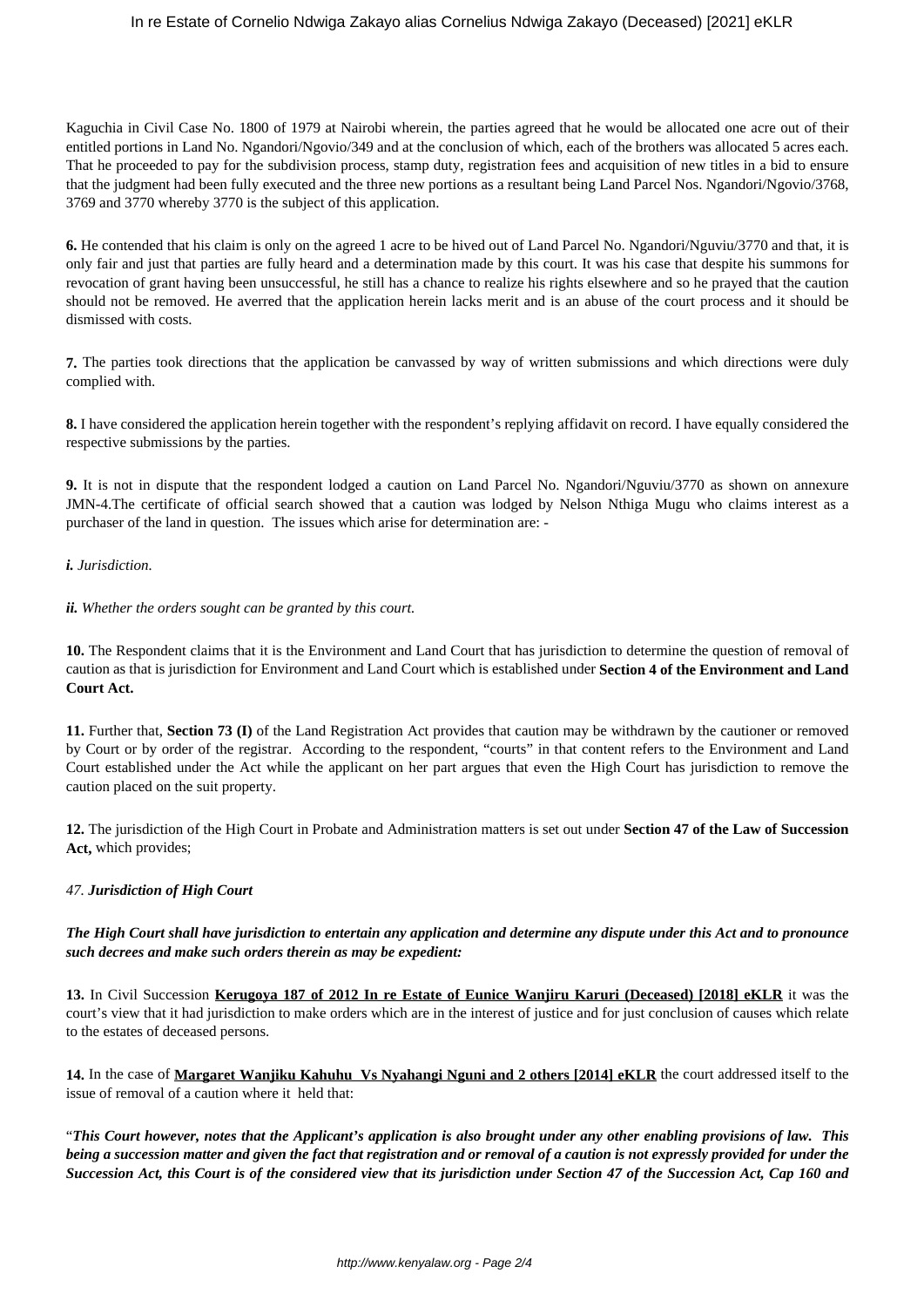*Rule 73 of the Probate and Administration Rules are appropriate in the instant case."*

#### **15. Rule 73 of the Probate and Administration Rule** provides:-

*"Nothing in these rules shall limit or otherwise affect the inherent powers of the court to make such orders as may be necessary for the ends of justice or to prevent abuse of the process of the court."*

**16.** In view of the foregoing, there is no doubt that this court is seized of the matters which are raised in the application. The intention of Parliament under **Section 47 of the Law of Succession Act and Rule 73 of Probate and Administration Rules** was to give this court wide power to deal with matters which arise for determination when dealing with disputes arising under the Act. Matters of removal of cautions and restrictions are matters which this court has jurisdiction over when they arise in Succession disputes as they may bar the execution of the grants issued by this court just like the case herein.

**17.** By a ruling delivered on 10.03.2021, this court pronounced itself where it held that the applicant, the respondent herein did not satisfy the conditions for revocation of grant issued under Section 76 of the Law of Succession Act and so, his application was dismissed with costs. In the same breadth, the said ruling further determined that the respondent was neither a creditor nor a beneficiary of the estate and as such, had no claim in the estate of the deceased. This Court issued a certificate of confirmation of grant in relation to the estate herein on 20.02.2014 but the distribution of the deceased' estate is impended by the caution lodged by the respondent.

18. From the record, it is clear that the caution by the respondent was lodged on 17.01.2007; this was way before the deceased's death. It is not very clear why the respondent had to wait till very late in the day and only lay claim on the deceased's estate. This court has ably pronounced itself that the respondent is neither a debtor to the estate nor a beneficiary and therefore lacks standing to block the distribution of the estate of the deceased.

**19.** This matter relates to the estate of the deceased herein which should devolve to his dependants who are defined under **Section 29** of the **Law of Succession Act**. It provides:

*"For the purposes of this Part, "dependant" means –*

*(a) The wife or wives, or former wife or wives, and the children of the deceased whether or not maintained by the deceased immediately prior to his death;*

*(b) Such of the deceased's parents, step-parents, grand-parents, grandchildren, step-children, children whom the deceased had taken into his family as his own, brothers and sisters, and half brothers and half-sisters, as were being maintained by the deceased immediately prior to his death;*

**20.** In the foregoing, this court therefore finds as follows:

*(i) The application has merits.*

*(ii) The Land Registrar is directed to remove the caution to enable the distribution of the estate to be concluded;*

*(iii) Each party to bear its own costs of the application.*

**21.** It is so ordered.

**Delivered, dated** and **signed** at **Embu** this **15th** day of **December, 2021.**

**L. NJUGUNA**

**JUDGE**